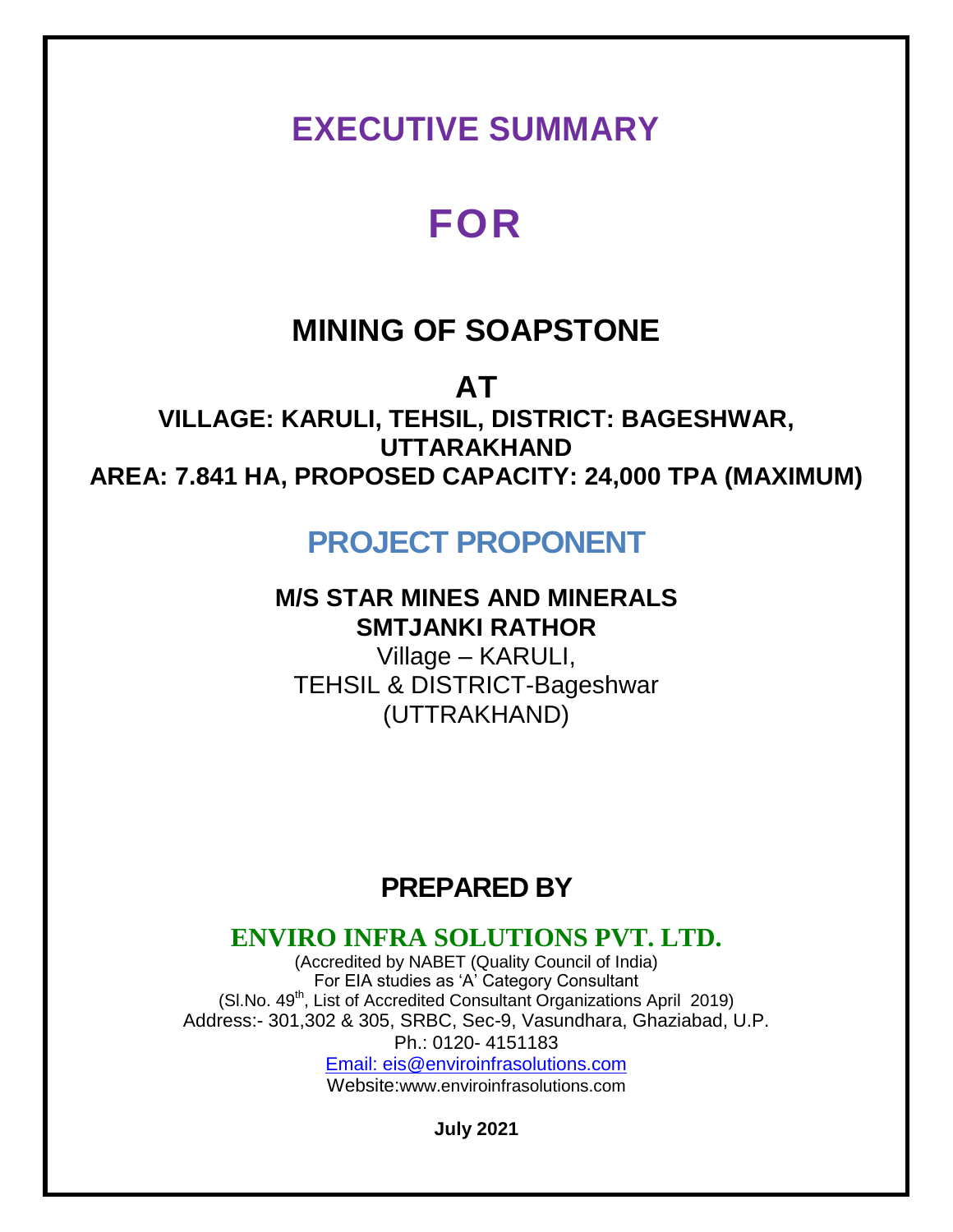### **EXECUTIVE SUMMARY**

#### **E1 INTRODUCTION**

#### **E1.1 PURPOSE OF THE REPORT**

M/s Star mines and minerals proposes the Soapstone Mine extending over an area of 7.841 ha [24000 TPA (maximum) of Soapstone] in Village-Karuli, Tehsil & District-Bageshwar, Uttarakhand. The proposal for TOR was considered in its meeting dated 03<sup>rd</sup> June 2021 and since the project is greater than 5 ha and it comes under category B1 therefore comprehensive EIA report shall be prepared. The draft Environmental Impact Assessment report has been prepared to comply with the standard Terms of Reference (ToR), under EIA notification of the MoEF&CC dated 14th September, 2006 and amended thereof, for seeking environmental clearance for mining of soapstone in the applied mining lease area.

#### **E2 IDENTIFICATION OF PROJECT & PROJECT PROPONENT E2.1 Identification of Project**

The Proposed Soapstone mine is executed over an area of 7.841 ha in Village-Karuli, Tehsil, District-Bageshwar, Uttarakhand. The maximum production rate is of 24,000 TPA of soapstone production.

The cost of the project is Rs.20 lakhs.

#### **E 2.2 Project Proponent**

M/s Star mines and minerals is a private company. The proposed Soapstone Mine extends over an area of 7.841 Ha (24,000 TPA (maximum) of Soapstone) in Village- Karuli, Tehsil & District - Bageshwar, Uttarakhand. The LOI of proposed Soapstone Mine was granted in favour of M/s Star mines and minerals for period of 50 years by the Govt. of Uttarakhand. The proposed rate of production is 24,000 TPA (maximum) of soapstone. The estimated project cost is Rs 20 lakhs. The expected life of mine is 50 years.

#### **Address of the applicant**

M/s Janki Rathor (Partner) House 346/3, kalawati Colony, Haldani Disst- Nainital, Uttarakhand - 263139

#### **E3 BRIEF DESCRIPTION OF PROJECT**

#### **E3.1 Nature of the Project**

The proposed Soapstone Mine, project will adopt opencast manual cum semi mechanized method. The mine is executed over a lease area of about 7.841 ha, for the production of 24,000 TPA of soapstone.

Therefore as per the EIA Notification dated 15th January, 2016 and 1st July, 2016, the project comes under "B1" Category since the area is greater than 5 ha.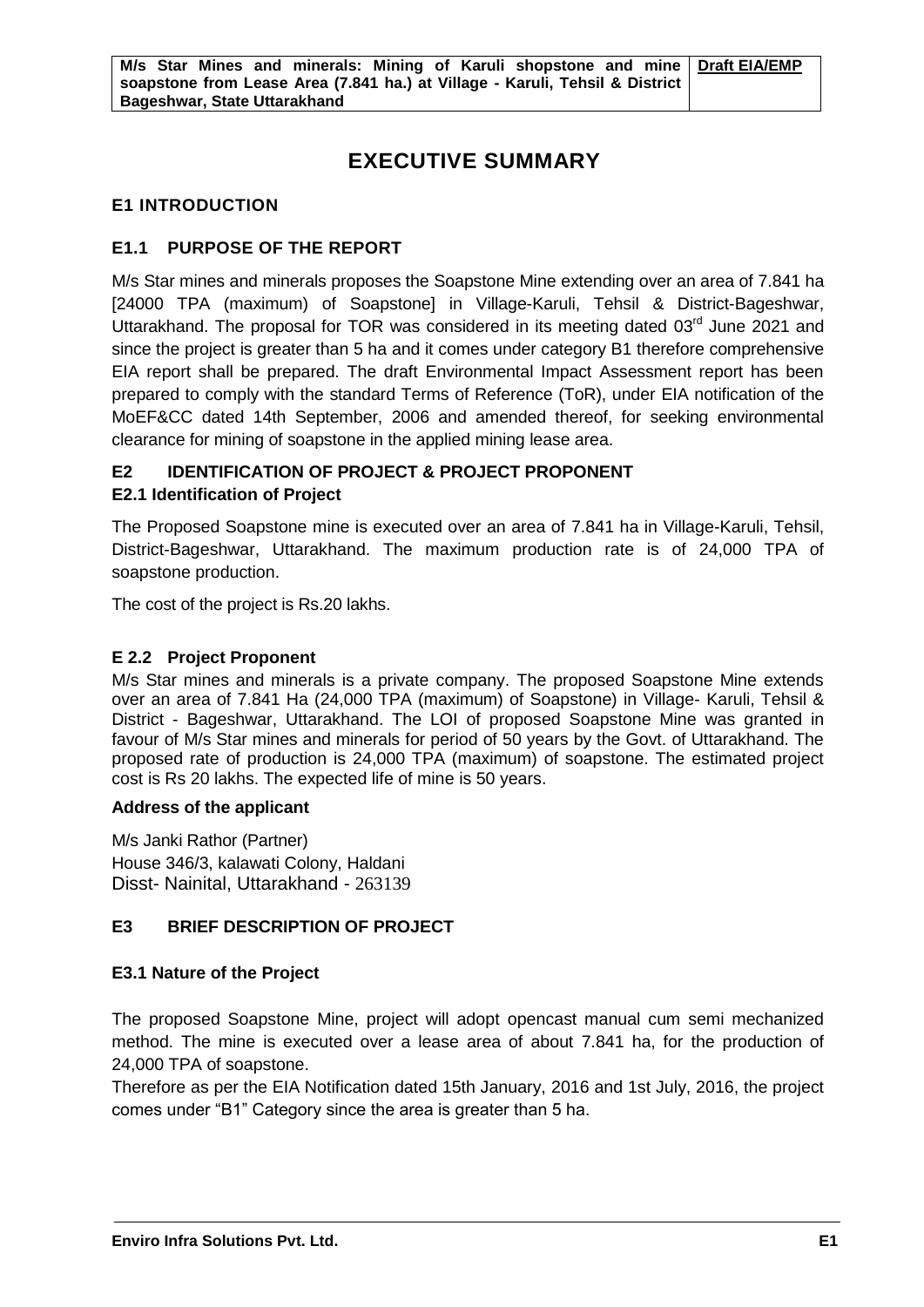#### **E3.2 Size of the Project**

The proposed Soapstone mining project extends over an area of 7.841 ha with the target maximum production capacity of mine is about 24,000 TPA (maximum) of Soapstone.

#### **E3.3 Anticipated Life of Project and Cost of the Project**

The projected life of the mine is 50 years. The cost of the project is about Rs. 40 lakhs.

#### **E3.4 Location of the Project**

The proposed Soapstone Mine lease comes under Village-Kabhata Tehsil- Kanda, District-Bageshwar, Uttarakhand. Geo-graphically the ML area extends from North Latitude 29° 49' 07.95" N to 29° 49' 23.26"N and East Longitude 79° 55' 25.16" E to 79° 55' 59.99" E with an elevation of about 1187 m reduced level (RL). The area falls in Survey of India topo sheet No. 53 O/13.

#### **E4 PROJECT DESCRIPTION**

#### **E4.1 Salient Features of Mine Lease**

The salient features of mine lease are given in **Table E1** below:

| Sr. No.        | <b>Parameter</b>                                       | <b>Description</b>                                                                                                            |
|----------------|--------------------------------------------------------|-------------------------------------------------------------------------------------------------------------------------------|
| 1              | Name of the Mine                                       | Proposed Karuli Soapstone Mine (Area:<br>7.841 ha.) at Village Karuli, Tehsil & District:                                     |
| $\overline{2}$ | <b>Mining Capacity</b>                                 | 24,000 (maximum) TPA of Soapstone                                                                                             |
| $\overline{3}$ | Longitude Latitude                                     | 29°52'2.98" N to 29°52'15.41"N<br>79°49'39.48"E to 79°49'45.82"E                                                              |
| 4              | Method of mining                                       | Opencast semi mechanized method                                                                                               |
| 5              | Total ML area                                          | 7.841                                                                                                                         |
| 6              | Extent of mechanization                                | Excavator shall be deployed for extraction<br>of top soil, interburden and mineral. No<br>drilling and blasting will be done. |
| $\overline{7}$ | Bench height & width                                   | 3m                                                                                                                            |
| 8              | <b>Bench Slope</b>                                     | $60^\circ$ to $65^\circ$                                                                                                      |
| 9              | Slope of track                                         | 1:8 to 1:20                                                                                                                   |
| 10             | <b>Transportation of Material</b>                      | The mineral will be supplied in the local<br>market by trucks/tippers.                                                        |
| 11             | Manpower                                               | 59 persons                                                                                                                    |
| 12             | <b>Water Requirement</b>                               | <b>10 KLD</b>                                                                                                                 |
| 13             | Source of Water                                        | Village Panchayat                                                                                                             |
| 14             | Greenbelt<br>development<br>Plantation (Mine life end) | $0.459$ ha                                                                                                                    |
| 15.            | No. of saplings proposed in the<br>next 5 years        | 5459                                                                                                                          |

#### **Table E1: Salient Features of mine lease area**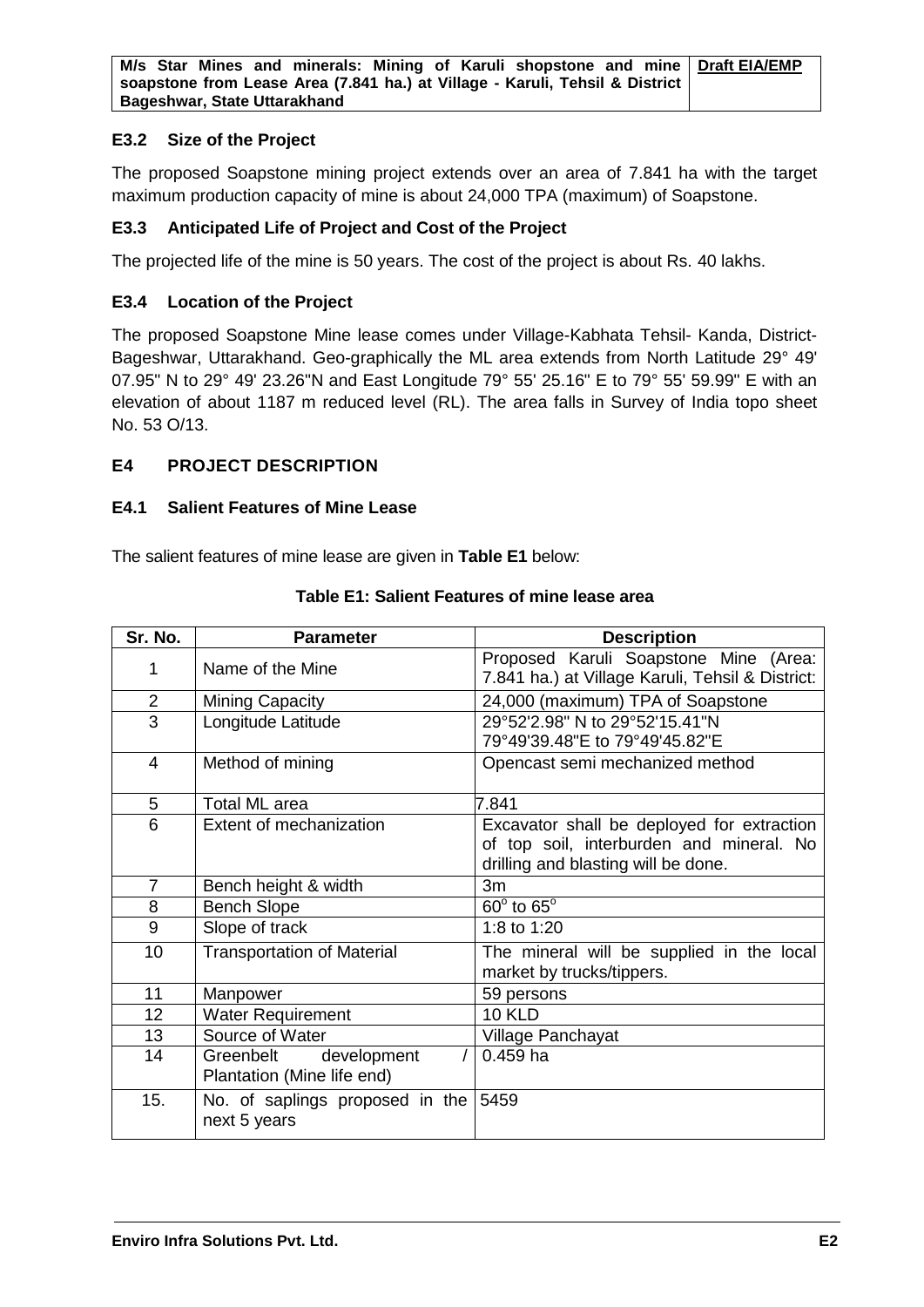#### **E4.2 Mine Development and Production**

The mining will be done semi-mechanized way in open cast method in quite a systematic manner by forming 6m high benches. However, there may be minor variation in the width andheight which the lessee will keep on mending. The top soil and interburden to be scrapped with the help of JCB machine, dozer, shovels, pickaxe, spade & crowbar and will be stacked separately in dump yard located near the working pit. The developmental working will be done by construction of road/track to different working benches, removal of top soil and interburden. The soil will be filled into the bags, loaded on mules and unload into stockyard.

Year wise Production details are given in **Table E2** below.

| Years        | Saleable soapstone (Tonnes) |
|--------------|-----------------------------|
| 1st          | 20000                       |
| 2nd          | 24000                       |
| 3rd          | 24000                       |
| 4th          | 23000                       |
| 5th          | 23000                       |
| <b>Total</b> | 114000                      |

**Table E2: Year wise Production of Soapstone Mine**

The quantity of soil, interburden from pit to be generated during next five years is given in **Table E3** below:

| Year  | Top Soil (cum) | Interburden (cum) | <b>Mineral Rejects (cum)</b> |
|-------|----------------|-------------------|------------------------------|
|       | 3789.2         | 21618.94          | 25408.14                     |
|       | 4379.08        | 25913.76          | 30292.84                     |
|       | 5291.74        | 26294.31          | 31586.05                     |
|       | 3394.52        | 24454.03          | 27848.55                     |
|       | 3020.88        | 24319.78          | 27340.66                     |
| Гоtal | 19875.42       | 122600.82         | 142476.24                    |

**Table E3: Quantity of Top Soil and interburden of Soapstone Mine**

#### **E4.3 Method of Mining**

The mining shall be carried out in two pits and will be done semi-mechanized way in open cast method in quite a systematic manner by forming upto 9m high benches with1.5m to 3.0m subbenches. All the top soil, overburden & interburden shall be removed by the means of excavators. The slope of the faces will be kept 60°-70° and the ultimate slope of the pit will remain 45°. Mining shall be carried out from higher level & subsequently advance to upper levels.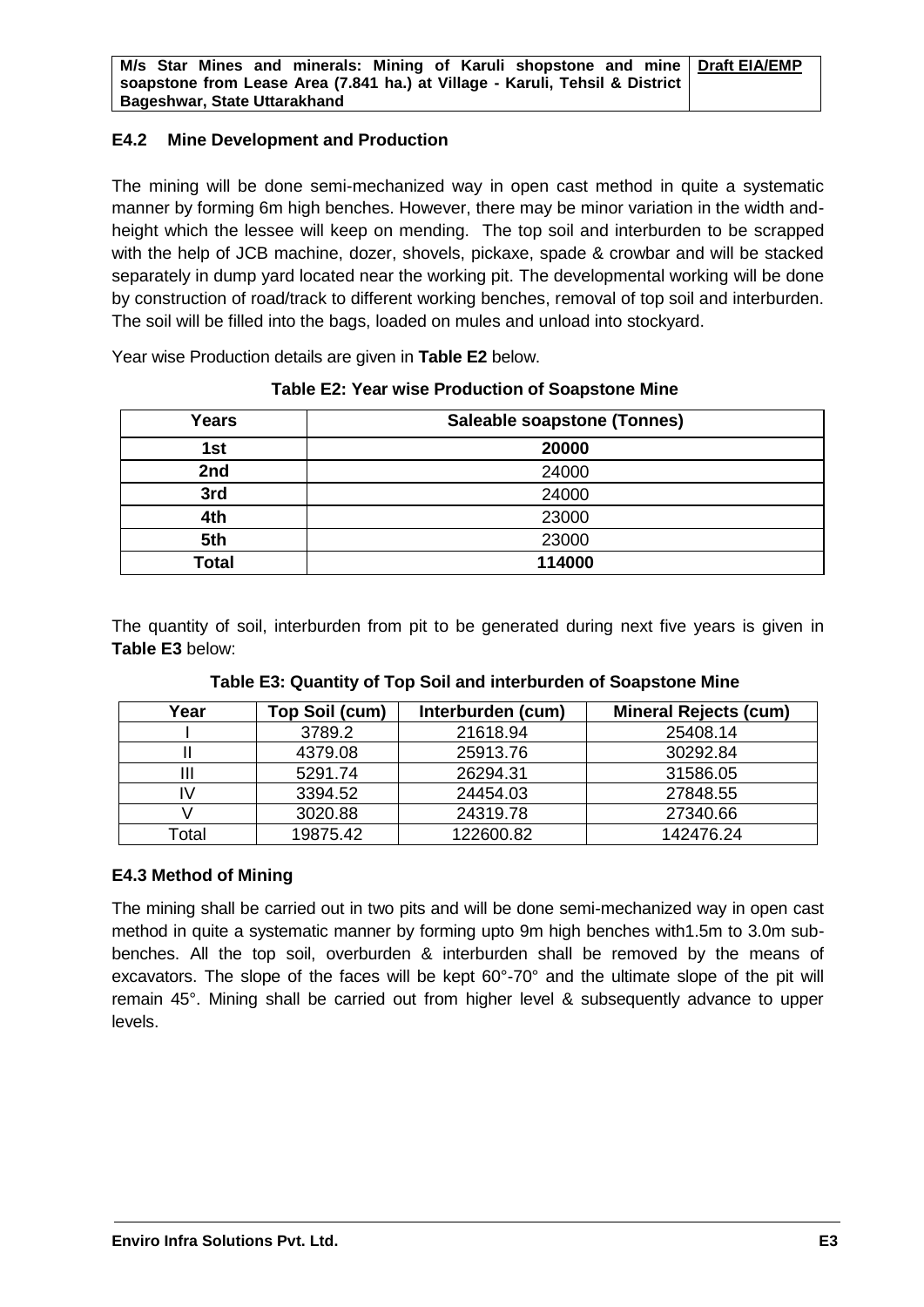**M/s Star Mines and minerals: Mining of Karuli shopstone and mine soapstone from Lease Area (7.841 ha.) at Village - Karuli, Tehsil & District Bageshwar, State Uttarakhand Draft EIA/EMP**

#### **E5 IMPACT ON LAND USE, RECLAMATION OF MINED OUT AREAS AND AFFORESTATION PROGRAMME**

#### **Impact on land use & reclamation of mined out areas**

Opencast mining activities may alter the landscape of the lease area and also cause some disturbance to the surface features of the surrounding areas. Mining will be done after leaving 7.5 m safety barrier.

Plantation will be developed in consultation with district administration/ local authority, wherever feasible.

The Existing land use pattern is agricultural land. The impact on land form or physiography will be land use on the hilly terrain will undergo radical changes due to the open cast mining. During the next five years mining, 2.240 ha land will be degraded due to mining & allied activities.

#### **Proposal for reclamation of land affected by mining activities:**

The mining will commence from the higher levels and will advance towards lower levels. Intermittent backfilling will commence from the higher levels and subsequently advance towards the lower elevation so that terraced agriculture fields would undertake in such a manner that original land use will be restored i.e. before the onset of monsoon will be handed over to cultivators for cultivation. The final backfilling will be started once the ultimate benches are formed and pit reaches the optimum economic depth. All recovery of the mineral will be of the saleable grade.

Plantation will be raised in 7.5m barrier zone along the boundaries of the mining lease area by planting the native species around ML area, backfilled and reclaimed area, around water body, roads etc. in consultation with the local DFO/Agriculture department. The details of the year wise plantation have been shown in **Table E4**.

| Year         | Area  | No. of Plants as per mine plan |
|--------------|-------|--------------------------------|
|              | 0.043 | 43                             |
| Ш            | 0.065 | 65                             |
| Ш            | 0.177 | 177                            |
| IV           | 0.135 | 135                            |
|              | 0.039 | 39                             |
| <b>Total</b> | 0.459 | 459*                           |

**Table E4: Year wise Afforestation scheduled**

**\*Besides these 5000 nos. of more samplings will be done all along the periphery of the mine lease area and in the nearby van panchayat land in Karuli, Hirmoli and Simtola villages. Total no. of trees shall be planted in the first two years and in the next three years its maintenance will take place. Local native species like Peach (Khubani), Pears (Nashpati), Apricot (Aaru), Plumk, Mehal, Kaphal, Chilmora etc. shall be planted.**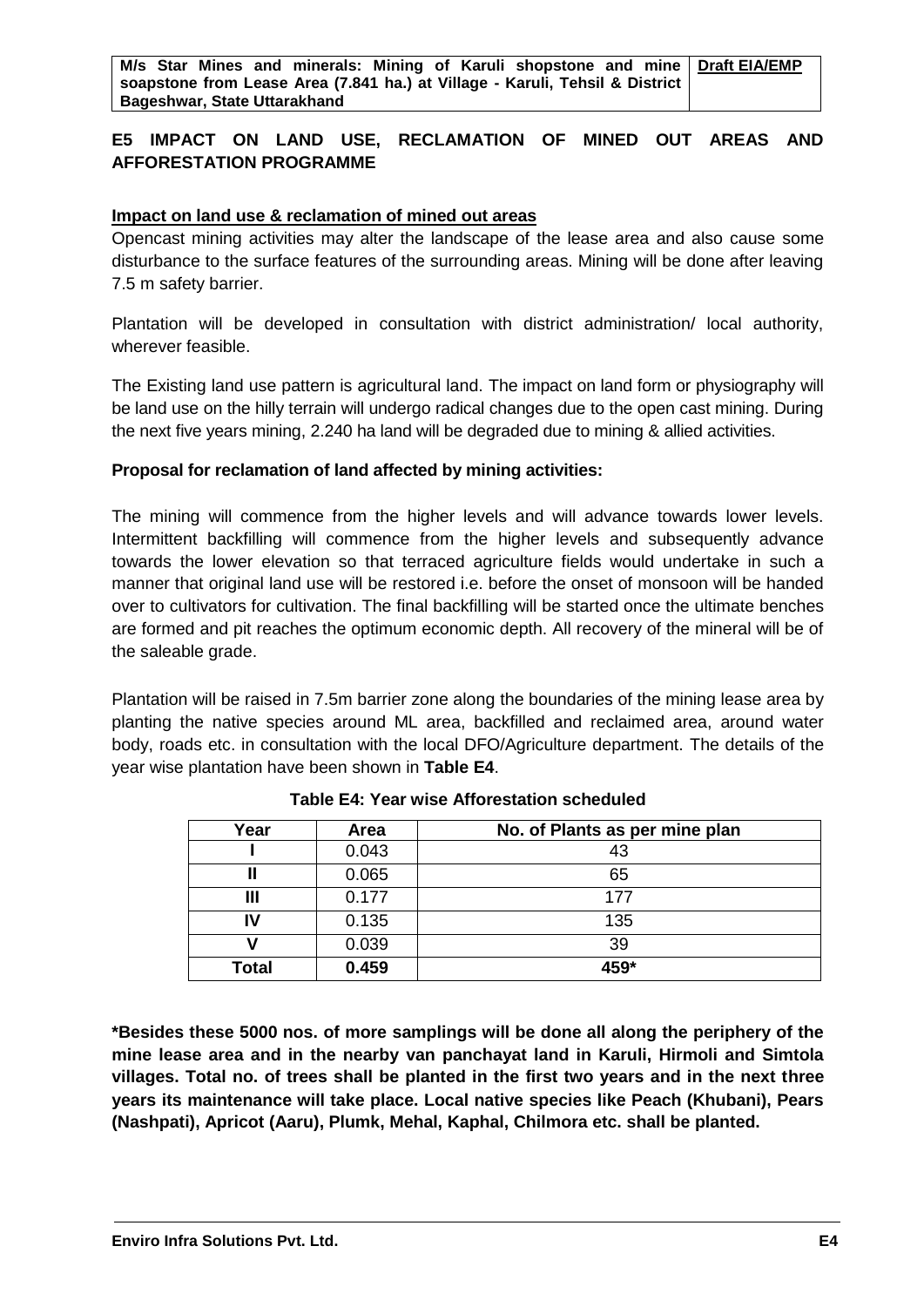#### **E6 LAND USE PATTERN**

Presently (pre-mining), the land covered under the mine lease area is non-forest agricultural land.

#### **E7 BASELINE ENVIRONMENTAL STATUS**

#### **E7.1 Soil Quality**

Five soil samples were collected in and around the mine lease area to assess the present soil quality of the region. In the study area, variations in the pH of the soil were found to be slightly basic (7.32 to 7.65). Electrical conductivity (EC) is a measure of the soluble salts and ionic activity in the soil. In the collected soil samples the conductivity ranged from 250.65 – 290.17µmhos/cm.

Based on the results, it is evident that the soils are not contaminated by any polluting sources.

#### **E7.2 Meteorology**

Meteorological data at the site was monitored during December 2020 to February 2021 representing winter season.

#### **E7.3 Ambient Air Quality**

Ambient Air Quality Monitoring (AAQM) has been carried out at five locations during premonsoon season from dec 2020 to feb 2021 The minimum and maximum level of PM10 recorded within the study area was in the range of 34.5  $\mu$ g/m<sup>3</sup> to 68.5  $\mu$ g/m<sup>3</sup>  $\mu$ g/m3 with the 98th percentile ranging between 52.5  $\mu$ g/m<sup>3</sup> to 68.4  $\mu$ g/m<sup>3</sup>. The minimum and maximum level of PM2.5 recorded within the study area was in the range of 12.4  $\mu$ g/m<sup>3</sup> to 30.7 $\mu$ g/m3 with the 98th percentile ranging between 23.2  $\mu$ g/m<sup>3</sup> to 30.5  $\mu$ g/m3. The minimum and maximum concentration of SO2 recorded within the study area was 5.0 to 8.9 µg/m3 with the 98th percentile ranging between 5.7  $\mu$ g/m<sup>3</sup> to 8.7  $\mu$ g/m3. The minimum and maximum level of NO2 recorded within the study area was in the range of was 7.3  $\mu$ g/m<sup>3</sup> to 16.3  $\mu$ g/m3 with the 98th percentile ranging between 13.2  $\mu$ g/m<sup>3</sup> to 15.7  $\mu$ g/m3. The results thus obtained indicate that the concentrations of PM10, PM2.5, SO2 and NO2 in the Ambient Air are well within the National Ambient Air Quality (NAAQ) standards for Industrial, Residential, Rural and other areas.

#### **E7.4 Water Quality**

To assess the physical and chemical properties of water in the region, water samples from 8 locations were collected from various water sources around the mine lease area.

The pH was varying for ground water from 7.32 to 7.86 and the surface water are 7.26 to 7.4. The total dissolved solids in ground water are varying from 198.6 mg/l to 413.34 mg/l whereas in surface water varying from 175.36 mg/l to 186.98 mg/l. The chloride level in the ground water samples collected in the study area were ranging from 48 mg/l to a maximum of 12.6 mg/l, in surface water samples 16.3 mg/l to 17.2 mg/l. The hardness is varying from the hardness is varying from 182.44 mg/l to 288.2 mg/l, in surface water samples 185.18 mg/l to 188.11 mg/l.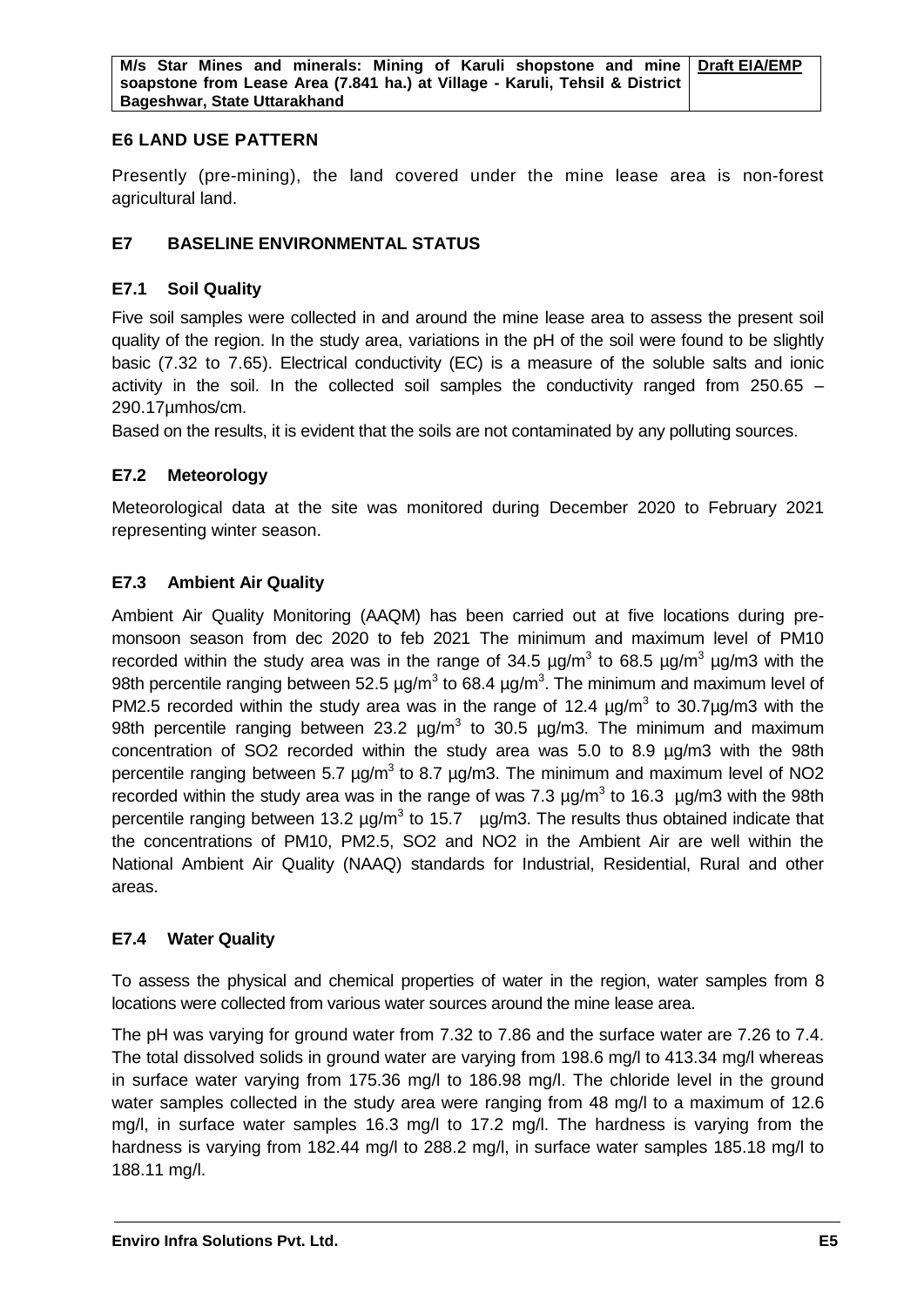The results indicate groundwater is generally in conformity with the drinking water standards (IS: 10500) and surface water is in conformity with IS-2296 standards.

#### **E7.5 Noise Levels**

The values of noise observed in some of the areas are primarily owing to vehicular traffic and other anthropogenic activities. Assessment of average logarithm night time Leq (Ln) varies from 38.2 to 65.2 db and the average logarithm daytime Leq (Ld) varies from 48.7 to 70.5 dB in the study area.

Ambient noise levels were measured at Five locations around the proposed mine site. Assessment of average logarithm night time Leq (Ln) varies (A) within the study area.

#### **E7.6 Ecological Environment**

Based on the field studies and review of published literature, it is observed that there are two Schedule-I species present in the study area of the mine lease area i.e. Indian Leopard and Asiatic Black Bear. There are no wildlife sanctuaries and National Parks within the study area of 10-km radius. However, the nearest RF from the mine lease is Karuli Reserve Forest at a distance of 500m .

#### **E7.7 Social Environment**

According to the 2011 census of India, Bageshwar has a population of 2,59,898. The total SC population in Bageshwar district is 72,061 which is 27.72% of the total population, while ST population is 1982, which is 0.76% of the total population. The literate population in Bageshwar district is 1,79,483, out of which male & female are 97,546 and 81,937 respectively. The male literates represent 54.35% while female represent 45.65% of the total population.

#### **E8 ANTICIPATED ENVIRONMENTAL IMPACTS**

#### **E8.1 Impact on Air Quality**

Soapstone mine where  $PM_{10}$  and  $PM_{2.5}$  will be the main pollutants generated in mining activities. The emissions of Sulphur dioxide  $(SO<sub>2</sub>)$ , Nitrogen Oxide  $(NO<sub>2</sub>)$  contributed by diesel operated equipment and vehicles movement were considered marginal as branded make and vehicles with PUC certificate will be operated only. Fugitive dust and particulates are major pollutants occurred in the mining activities. Fugitive emissions will be settled by 70- 80% by use of multiple water sprinklers. Prediction of impacts on air environment will be made with proposed production and net increase in  $PM_{10}$  and  $PM_{2.5}$  emissions at the proposed site and at the 10 km radius of study area due to mining activities.

Air pollution sources in the operating mine was classified into two categories

- i. Loading and unloading of mineral and OB, IB
- ii. Transportation on the haul road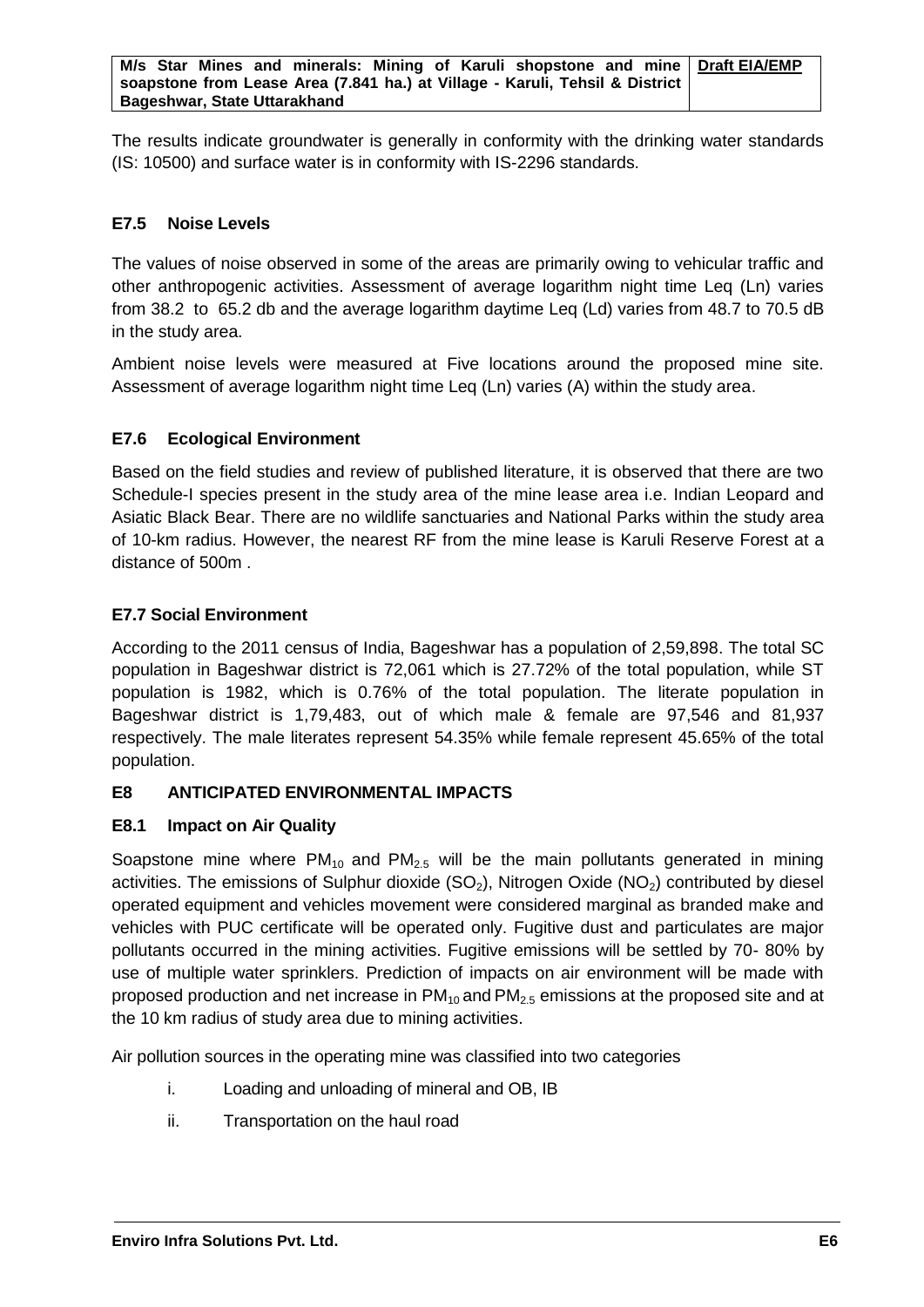#### **E8.2 Impact on Water Resources**

#### **Surface Water Resources**

The topography of the area will not be largely changed in view of the proposed concurrent reclamation. During the mining activity period, there is a possibility of mixing of freshly disturbed material with the rain water. To take care of such happenings, retaining walls have been provided along the backfilled pits and along the soil and interburden dumps.

#### **Groundwater Resources**

The water table in hills is usually very deep and does not have any relevance with mining activities. However, concurrent restoration to original topography will not be disturbing the percolating water.

#### **E8.3 Impact on Water Quality**

The impact on water quality will be confined to increased suspended solids during rain. The dumps will be secured with toe walls and rainy water will not carry significant suspended material.

#### **E8.4 Impact on Noise Levels and Ground Vibrations**

With the mining operations, due to the deployment of machinery, operation for mine development, excavation and transportation of soapstone and men, it is imperative that noise levels would increase. Assessment of average logarithm night time Leq (Ln) varies from 35.4 to 46.2 dB (A) and the average logarithm daytime Leq (Ld) varies from 41.7 to 51.3 dB (A) within the study area. It is also observed that these incremental noise levels will not significantly affect the existing ambient noise levels.

#### **E8.5 Impact on Soil**

The environmental impacts of the mining activities on topsoil are based on the quantity of removal of topsoil and its dumping. In the present project as it is proposed to temporarily store the topsoil and use it for plantation schemes, no impact of dozing of topsoil is envisaged.

The soil erosion from overburden and interburden dumps is not envisaged in the present project, as sufficient measures as detailed in the EMP would be undertaken.

#### **E8.6 Impact on Flora and Fauna**

There is no forest area in the core zone area of the lease. As the mining activity is restricted to core zone, no significant impact on the flora of the buffer zone due to the proposed mining of Soapstone is anticipated.

It is proposed to include *Alternanthera paronychioides, Cassia tora* and *Holoptelea integrifolia*  in the plantation program as they serve as sinks for gaseous emissions. Extensive plantation comprising of pollutant resistant trees will be undertaken, which will serve not only as pollution sink but also as a noise barrier.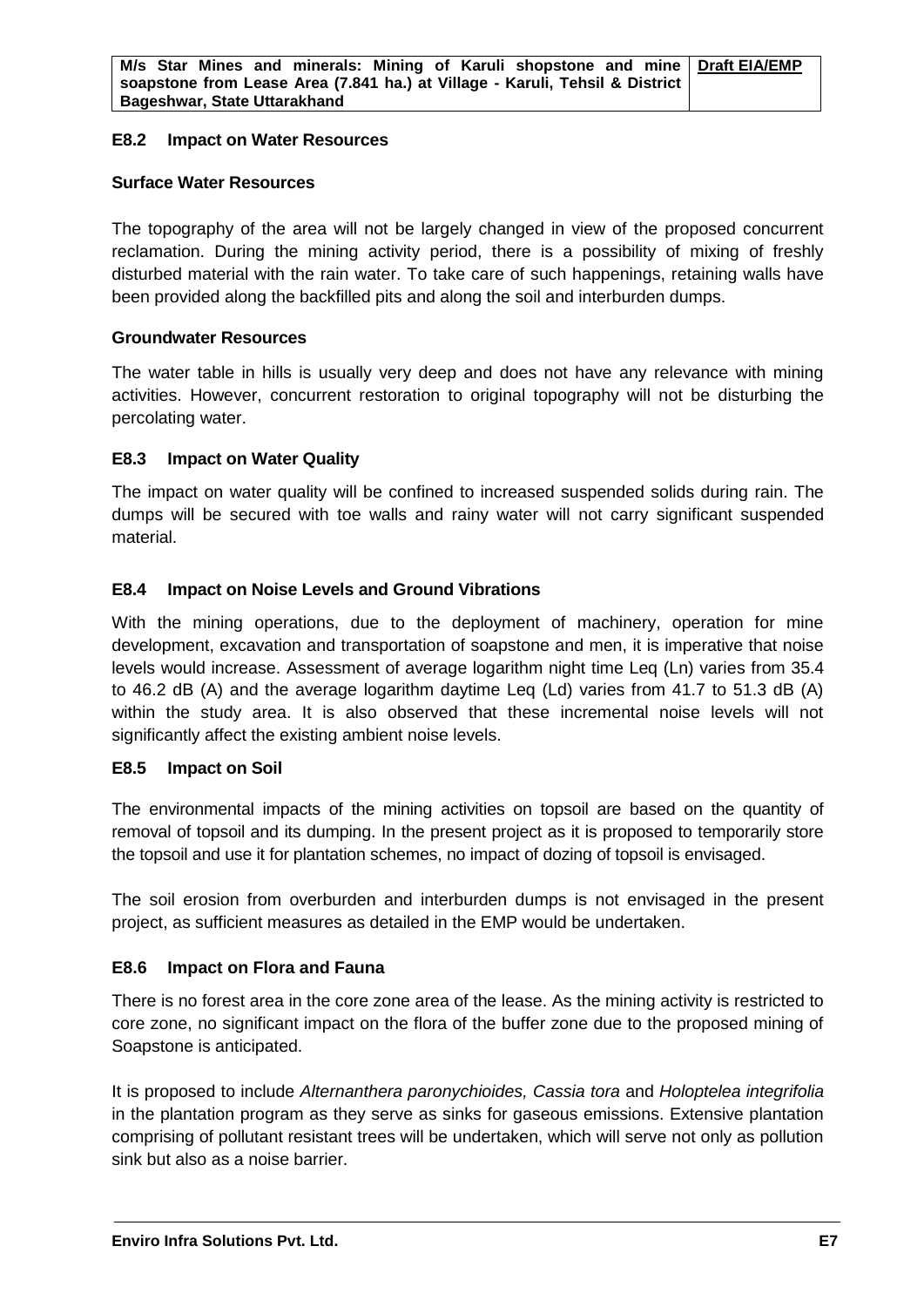The incremental dust generations due to the mining operations, at the boundary of the mine lease are insignificant and it is also expected that with the adoption of mitigatory measures as suggested in EMP, the impact due to operation of the mine will be minimal on the terrestrial ecosystem and also on the adjacent forest area.

The impact on the fauna of the buffer zone due to the mining activity will be marginal. The proposed progressive plantation over a period of time will reduce the impact, if any, on the fauna.

#### **E8.7 Impact on Land Use Pattern**

The proposed opencast mine will result in change the land use pattern of the ML area. The land degradation is expected during mining activities like excavation, overburden dumping, soil extraction etc. Land requirement for the project has been assessed considering functional needs.

#### **E8.8 Impact on Socio - Economic Aspects**

The mine area does not cover any habitation. Hence the mining activity does not involve any displacement of human settlement. No public buildings, places, monuments etc exist within the lease area or in the vicinity. The mining operation will not disturb/ relocate any village or need resettlement. Thus no adverse impact is anticipated.

The impact of mining activity in the area is positive on the socio-economic environment of the region. The proposed Soapstone Mine will be providing employment to local population and it will be give preference to the local people whenever there is requirement of man power.

#### **E9 ENVIRONMENTAL MANAGEMENT PLAN**

The summary of environmental mitigation measures are given in **Table-E5**.

| <b>Impact Predicted</b>                                | <b>Suggestive measure</b>                                                                                                                                                                                                                                             |
|--------------------------------------------------------|-----------------------------------------------------------------------------------------------------------------------------------------------------------------------------------------------------------------------------------------------------------------------|
| Disturbance of free movement /<br>living of wild fauna | Awareness camps will be conducted for labours to<br>$\bullet$<br>make them aware about sensitivity/importance of<br>forest life.                                                                                                                                      |
|                                                        | No tract or new road for movement of labours or<br>vehicles be laid in reserve forest area, this will<br>prevent forest fragmentation, encroachment and<br>human - animal encounter.                                                                                  |
|                                                        | Care will be taken that noise produced during<br>vehicles movement for carrying ore materials are<br>within the permissible noise level. Higher noise level<br>in the forest area will lead to restless and failure in<br>detection of calls of mates and young ones. |
|                                                        | Care will be taken that no hunting of animals carried                                                                                                                                                                                                                 |

**Table-E5: Proposed Environmental Mitigation Measures**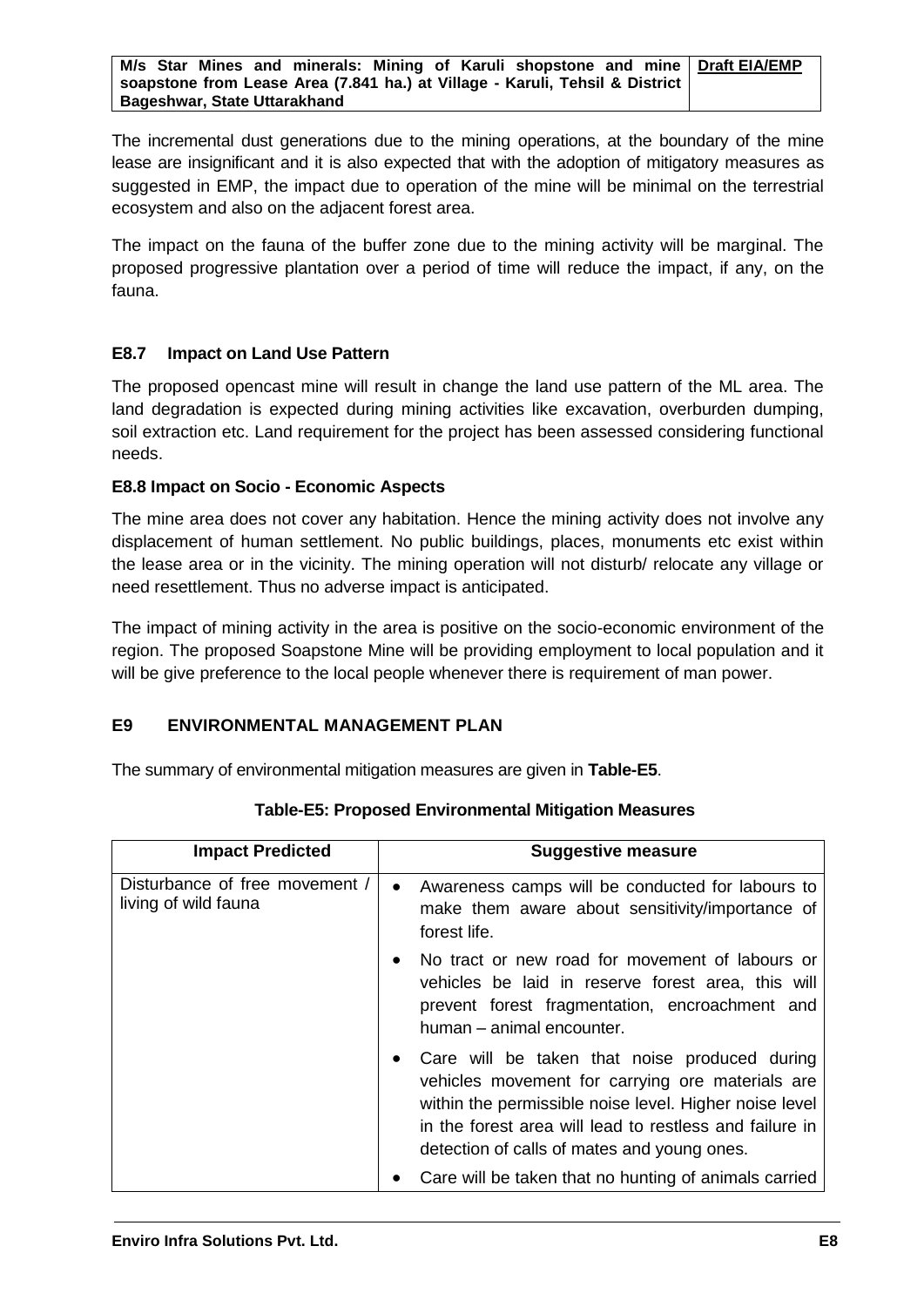|  |  |                              |  |                                                                              |  | M/s Star Mines and minerals: Mining of Karuli shopstone and mine Draft EIA/EMP |
|--|--|------------------------------|--|------------------------------------------------------------------------------|--|--------------------------------------------------------------------------------|
|  |  |                              |  | soapstone from Lease Area (7.841 ha.) at Village - Karuli, Tehsil & District |  |                                                                                |
|  |  | Bageshwar, State Uttarakhand |  |                                                                              |  |                                                                                |

|                            | out by labours.                                                                                                                                                                                                    |
|----------------------------|--------------------------------------------------------------------------------------------------------------------------------------------------------------------------------------------------------------------|
|                            | If wild animals are noticed crossing the core zone, it<br>will not be disturbed at all.                                                                                                                            |
|                            | Labours will not be allowed to discards food, plastic<br>etc., which can attract animals near the core site.                                                                                                       |
|                            | Only low polluting vehicle will be allowed for carrying<br>ore materials. All vehicles allowed in the project site<br>area will have to provide pollution under control<br>certificate at the end of three months. |
|                            | No honk will be allowed in the forest area, noise<br>level will be within permissible limit (silent zone-<br>50dB during day time) as per noise pollution<br>(regulation and control), rules, 2000, CPCB norms.    |
| Harvesting of forest flora | No tree cutting, chopping, lumbering, uprooting of<br>shrubs and herbs should be allowed.                                                                                                                          |
|                            | No pilling of ore material should in the reserve forest<br>area.                                                                                                                                                   |
|                            | Collections of economically important plants will be<br>fully restricted.                                                                                                                                          |

#### **E10 ANALYSIS OF ALTERNATIVES**

The Soapstone has been identified based on the result of geological investigations and exploration carried out by the Geological Survey of India (GSI). The mining projects are site specific as such alternate sites were not considered.

The mine is operated by opencast cum semi-mechanized method of mining. No other alternative technologies can be used because of the hard nature of the ore. Proposed mine is using ecofriendly measures to minimize the impact of mining on the surrounding environment.

#### **E11 COST ESTIMATES**

The details of the cost to for the Environmental Management plan for 5 years, the budget for Corporate Environmental Responsibility (CER) (per year) and year wise allocation of funds for the various activities proposed to be taken up under CSR programme has been given in **Table E6**, **Table E7** and **Table E8** respectively**.**

| <b>S. No.</b> | <b>Measures</b>                                                                                                   | Cost (In Rs.) |
|---------------|-------------------------------------------------------------------------------------------------------------------|---------------|
|               | Water Sprinkling for dust suppression                                                                             | 50,000        |
|               | Environmental Monitoring:                                                                                         | 1,00,000      |
|               | <b>Ambient Air Quality Monitoring</b><br>(ii) Ambient Noise Monitoring<br>(iii) Water Quality Sampling & Analysis |               |

| Table-E6: Budget for Environmental Management Plan |  |  |  |
|----------------------------------------------------|--|--|--|
|----------------------------------------------------|--|--|--|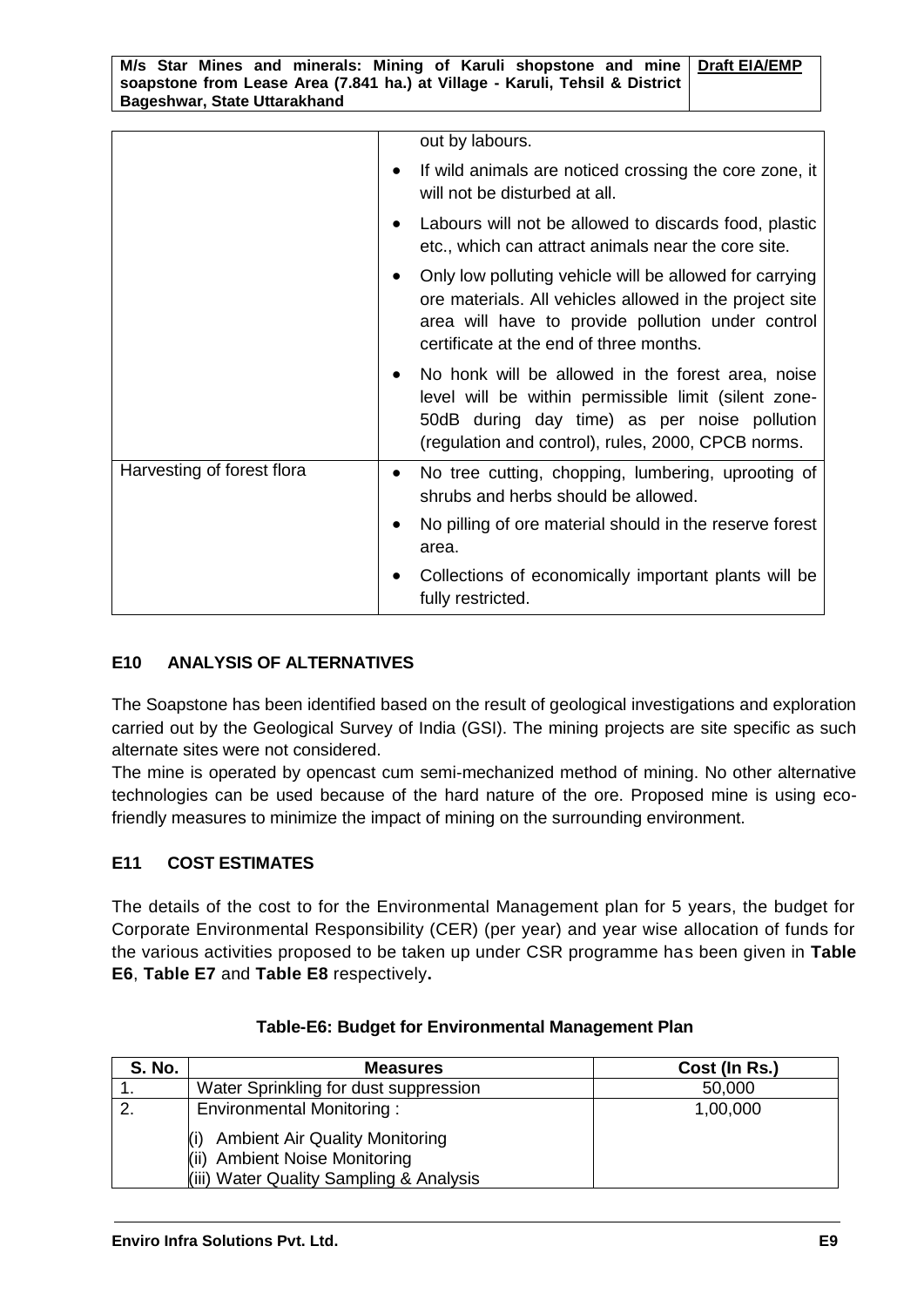**M/s Star Mines and minerals: Mining of Karuli shopstone and mine soapstone from Lease Area (7.841 ha.) at Village - Karuli, Tehsil & District Bageshwar, State Uttarakhand Draft EIA/EMP**

|     | (iv) Soil Quality Sampling & Analysis                                         |          |
|-----|-------------------------------------------------------------------------------|----------|
|     | Plantation of 5459 trees along<br>with<br>their<br>maintenance for green belt | 5,45,900 |
| -4. | Cost for Retaining wall/Toe wall                                              | 1,00,000 |
|     | Total                                                                         | 7,95,900 |

#### **Table E7: Budget for Corporate Environmental Responsibility (CER) (per year)**

| <b>S. No.</b>  | <b>Measures</b>                                                                        | Cost (In Rs.) (per year) |  |  |  |
|----------------|----------------------------------------------------------------------------------------|--------------------------|--|--|--|
|                | <b>Sanitation facilities</b>                                                           | 50,000                   |  |  |  |
| $\overline{2}$ | Skill Development for villagers                                                        | 30,000                   |  |  |  |
| 3.             | Awareness to local farmers to increase yield of crop<br>and fodder                     | 40,000                   |  |  |  |
|                | Plantation in the community areas/schools and<br>van panchayat land of nearby villages | 50,000                   |  |  |  |
|                | 1,70,000<br>Total                                                                      |                          |  |  |  |

#### **Table E8: Year wise allocation of funds for the various activities proposed to be taken up under CSR programme**

| <b>S. No.</b> | <b>Activities</b>                                            | <b>Allocation of Fund (Rs.)</b> |
|---------------|--------------------------------------------------------------|---------------------------------|
|               | <b>Health Camps</b>                                          | 25,000                          |
| $\mathbf{2}$  | <b>Drinking Water Facilities</b>                             | 15,000                          |
| 3             | Maintenance of foot track                                    | 25,000                          |
| 4             | Donation for Temple Construction                             | 15,000                          |
| 5             | Donation for cultural activities in the<br>surrounding areas | 20,000                          |
|               | Total                                                        | 1,00,000                        |

#### **E12 ADDITIONAL STUDIES**

#### **E12.1 Risk Assessment and Disaster Management Plan**

The complete mining operation will be carried out under the management control and direction of a qualified mine manager holding Mines Manager's Certificate of Competency. Moreover, mining staff will be sent to refresher courses from time to time to keep them updated.

#### **E12.2 Disaster Management Plan**

Emergency preparedness is an important aspect in the planning of Disaster Management. Personnel would be trained suitably and prepared mentally and physically in emergency response through carefully planned, simulated procedures. Similarly, the key personnel and essential personnel shall be trained in the operations.

#### **E13 PUBLIC CONSULTATION**

#### **E13.1 Public Hearing**

In consonance with the EIA notification dated 14th September 2006, vide section 1 (a) related to Public Hearing, the draft EIA/EMP report shall be submitted to the Uttarakhand Environment Protection & Pollution Control Board (UEPPCB) for public hearing